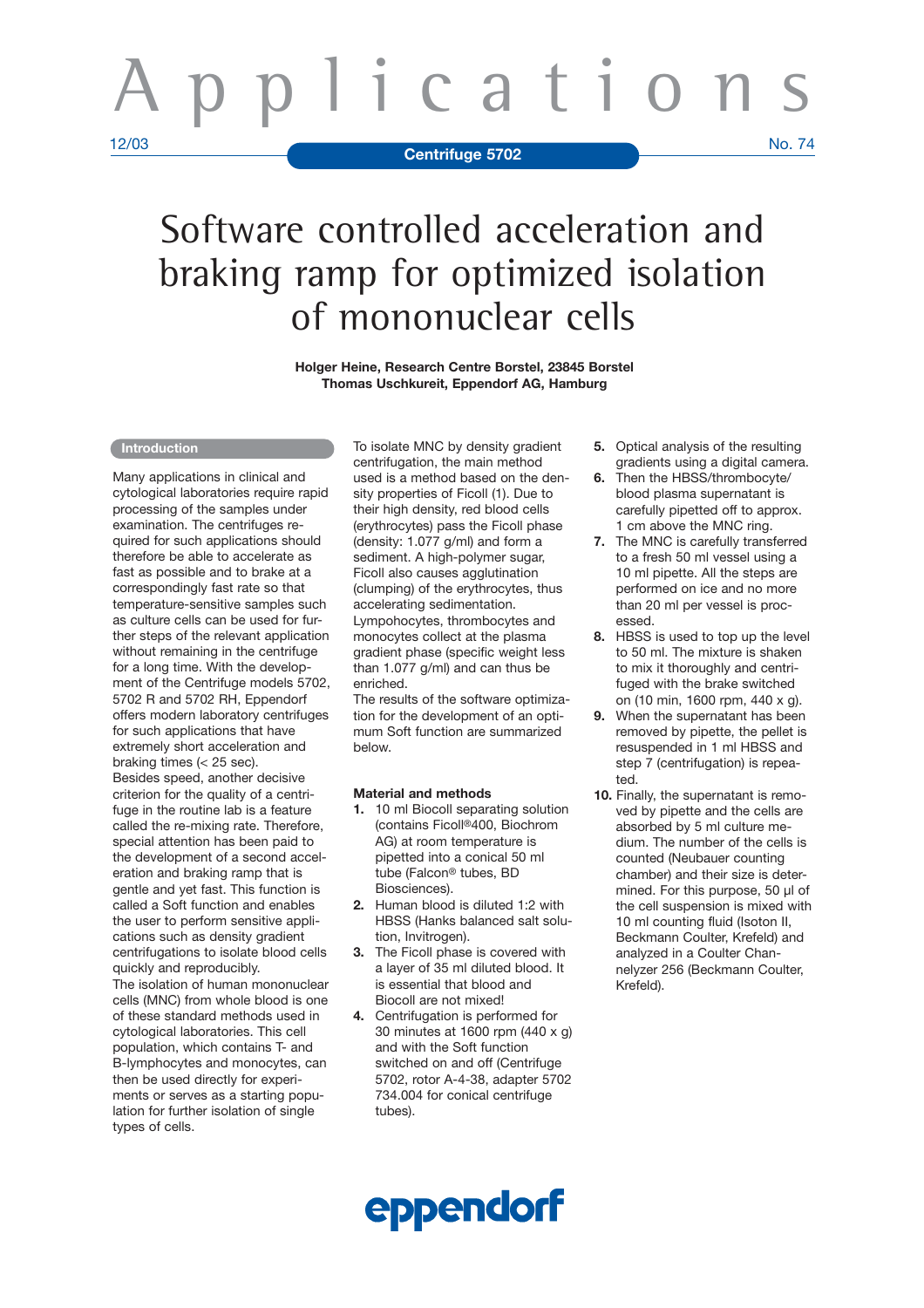#### **Results and discussion**

The results contained in this experiment were initially documented with regard to quality by the visual assessment of the gradients (see step 4, material and methods). At the end of the experiment they were verified with regard to quantity by counting the number of cells. Care was taken that the blood taken from one single donor could be used to form at least four gradients: two in the centrifuge model 5702 being investigated and two in a comparison centrifuge. For this study the comparison model was a Centrifuge 5810 with a swingbucket rotor A-4-44 and the corresponding adapters for conical 50 ml tubes (5804 758.005). The Centrifuge 5810 has 9 braking ramps and 9 acceleration ramps and the ramp 0 (lowest acceleration and brake) selected in this case is known to produce very good results for this application.

First, the centrifuge 5702 was operated with the brake switched on for all the necessary centrifugation steps. Fig. 1a shows clearly that, besides careful layering of the whole blood and medium mixture on to the Ficoll (see material and methods), the brake setting used in the centrifuge is of great significance for this application. When the brake is switched on, isolation of the mononuclear cells is not possible as no MNC ring can be detected. In the next step a Soft function was implemented that makes possible slightly prolonged acceleration and unbraked stopping of the rotor (Fig. 1b). Comparison with centrifuge 5810 (Fig. 1c) proves that a detectable gradient was formed in both experiments but that the one formed in the comparison centrifuge was significantly more distinct. This optical impression is confirmed by the cell yield summarized in Table 1.



**Fig. 1: Comparison of the gradient formation: Centrifuge 5702 with brake switched on (a), centrifuge 5702 with soft function switched on, variant I (b), centrifuge 5810 as a comparison centrifuge (c)**



**function switched on, variant I (a), centrifuge 5702 with soft function switched on, variant II (b)**

A significant improvement in the centrifugation results was achieved by the use of a centrifuge with a new software program (variant II). This variant enables both smooth, slow acceleration and smooth, electronically controlled braking. The comparison shown in Fig. 2 reveals clearly that the ring of mononuclear cells is considerably easier to locate in centrifuge 5702 with this software variant (Fig. 2b) than in the centrifuge with the first software variant (Fig. 2a). This results in both a higher cell yield (cf. Table 1) and in a reduction of undesirable cells (e.g. thrombocytes), as shown by means of a stray light analysis (cf. material and methods, results not shown). The blood used for the experiments described above originated from one donor so that comparability of the results is guaranteed.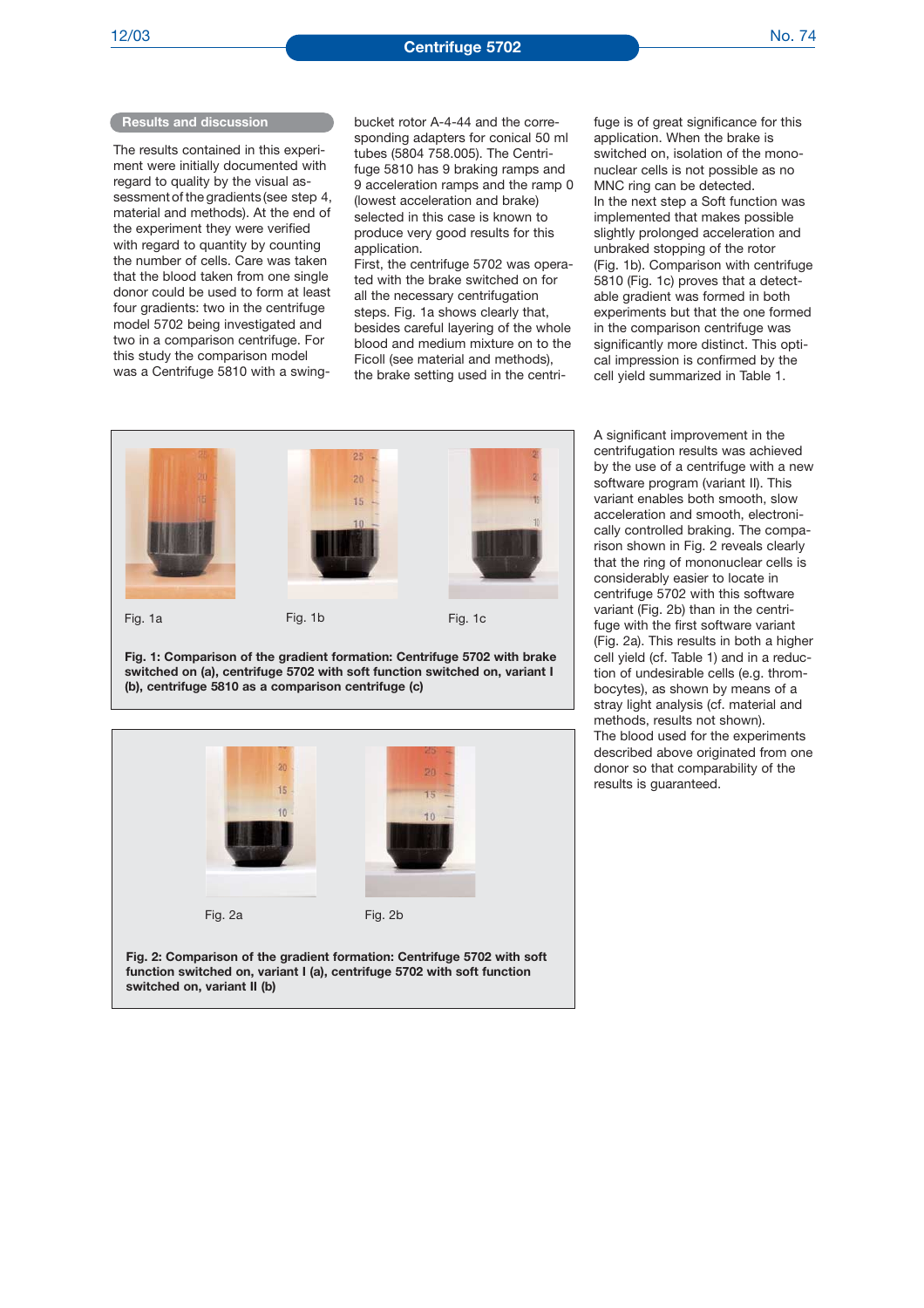| Centrifuge                          | Centrifuge 5702<br>Software I | Centrifuge 5702<br>Software I | Centrifuge 5702<br>Software II | Centrifuge 5810<br>(comparison model) |  |
|-------------------------------------|-------------------------------|-------------------------------|--------------------------------|---------------------------------------|--|
| <b>Program for Ficoll gradients</b> |                               |                               |                                |                                       |  |
| <b>RPM; RCF</b>                     | 1600 rpm; 440 x g             | 1600 rpm; 440 x g             | 1600 rpm; 440 x g              | 1700 rpm; 440 x g                     |  |
| Time (total)                        | 30 min.                       | 30 min.                       | 30 min.                        | 30 min.                               |  |
| Brake,<br>acceleration              | Max.                          | Soft function                 | Soft function                  | Min. (ramp 0/0)                       |  |
| <b>Washing program</b>              |                               |                               |                                |                                       |  |
| <b>RPM; RCF</b>                     | 30 min.                       | 1600 rpm; $400 \times q$      | 1600 rpm; 440 x g              | 1600 rpm; 440 x g                     |  |
| Zeit (gesamt)                       | max.                          | 30 min                        | 30 min                         | $30 \text{ min}$                      |  |
| Bremse,<br><b>Beschleunigung</b>    | n.d.                          | max.                          | max.                           | ramp 9/9                              |  |
| <b>Menge MNC</b>                    | n.d.                          | 152 million                   | 168 million                    | 172 million                           |  |

**Table 1: Description and results of experiments for determining the optimal soft function** 

n.d.: not detectable



**Fig. 3: Comparison of the gradient formation: Centrifuge 5702 with soft function switched on, variant II (a); Centrifuge 5702 with soft function switched on, variant III (b)**

In a third step the software was optimized so that the runtime was as short as possible. Fig. 3 shows a comparison of software variants II and III. The formation of the Ficoll gradients is comparably good in both cases, with variant III allowing considerably shorter braking times (approx. 60 sec. in comparison with approx. 180 sec. for variant II). In this way it was possible to develop a soft function both for acceleration and for braking that allows mononuclear cells to be cleaned quickly with good reproducible results using a Ficoll gradient.

#### **Summary**

In this application cooperation between academic research and industrial development has enabled the software for a centrifuge for the clinical routine lab to be optimized. Various versions of the Centrifuge 5702 were investigated for the isolation of human mononuclear cells (MNC) from whole blood by means

of density gradient centrifugation. It was evident that, although the first software was suitable for the method, it was possible to further improve the result by optimizing the control software. Thus, Centrifuge 5702 is a laboratory centrifuge that can be used in the clinical routine lab for practically every application. The optimized software variant has naturally been implemented in the

other centrifuges in this family, for example in the cooled version, Centrifuge 5702 R, and in the latest centrifuge to join this family, the temperature controlled Centrifuge 5702 RH, that can both heat and cool samples with very precise temperature control (+/- 0.5 °C at 4 °C and 37 °C).